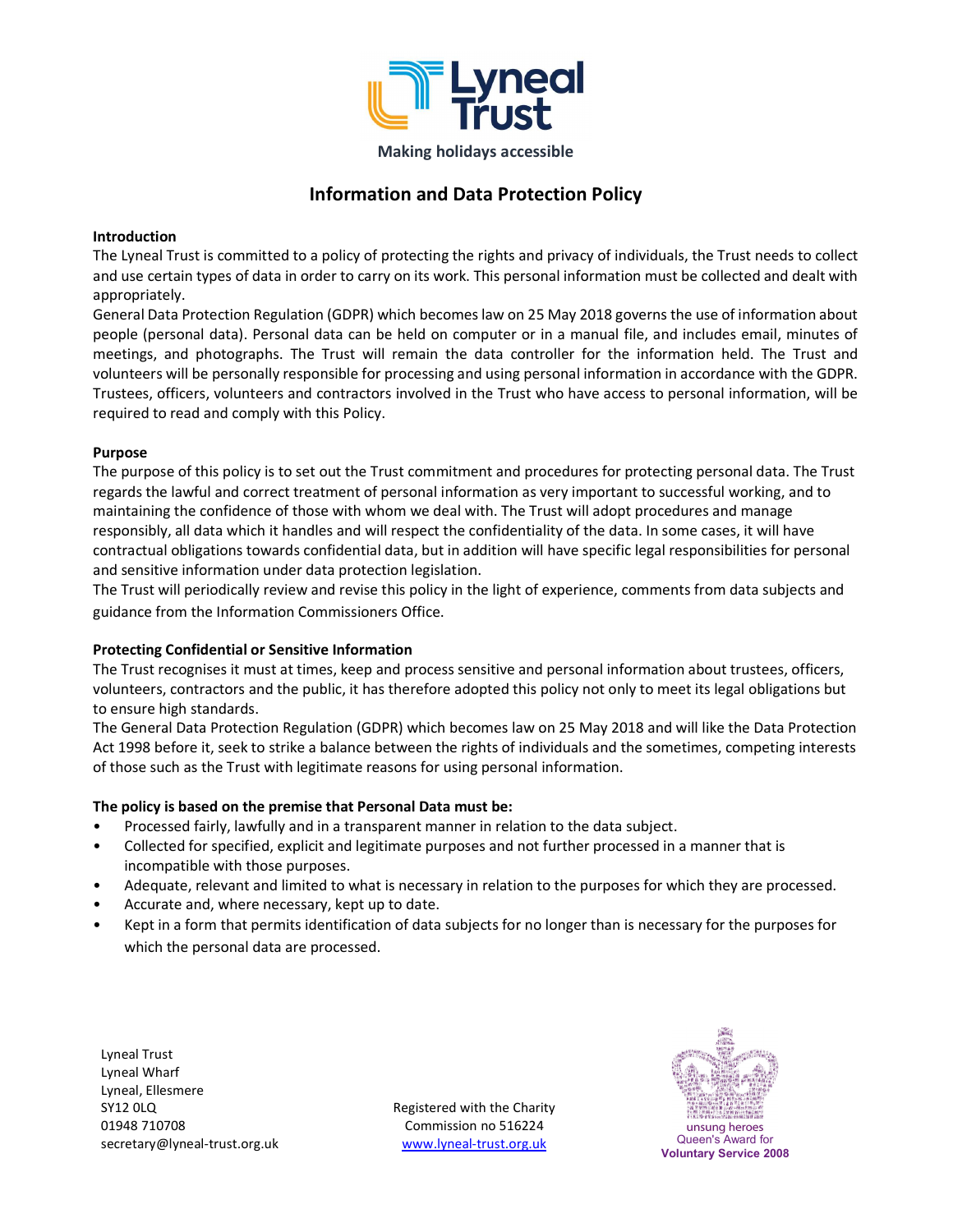• Processed in a manner that ensures appropriate security of the personal data including protection against unauthorised or unlawful processing and against accidental loss, destruction or damage, using appropriate technical or organisational measures.

### Data Protection Terminology

Data subject - means the person whose personal data is being processed. That may be a trustee, officer, volunteer, contractor, a member of the public or someone transacting with the Trust in some way.

Personal data - means any information relating to a natural person or data subject that can be used directly or indirectly to identify the person.

It can be anything from a name, a photo, and an address, date of birth, an email address, bank details, and posts on social networking sites or a computer IP address.

Sensitive personal data - includes information about racial or ethnic origin, political opinions, and religious or other beliefs, trade union membership, medical information, sexual orientation, genetic and biometric data or information related to offences or alleged offences where it is used to uniquely identify an individual.

Data controller - means a person who (either alone or jointly or in common with other persons) (e.g. the Trust) determines the purposes for which and the manner in which any personal data is to be processed.

Data processor - in relation to personal data, means any person who processes the data on behalf of the data controller.

Processing information or data - means obtaining, recording or holding the information or data or carrying out any operation or set of operations on the information or data, including:

- organising, adapting or altering it
- retrieving, consulting or using the information or data
- disclosing the information or data by transmission, dissemination or otherwise making it available
- aligning, combining, blocking, erasing or destroying the information or data. regardless of the technology used.

The Trust processes personal data in order to:

- pursue the legitimate interests of its business and its obligations as a chairty, by fulfilling contractual terms with other organisations, and maintaining information required by law.
- monitor its activities including the equality and diversity of its activities
- fulfil its duties in operating the business premises including security
- assist regulatory and law enforcement agencies
- process information including the recording and updating details about its trustees, officers, volunteers and contractors.
- process information including the recording and updating details about individuals who contact it for information, or to access a service, or make a complaint.
- undertake surveys, censuses and questionnaires to fulfil the objectives and purposes of the Trust.
- undertake research, audit and quality improvement work to fulfil its objects and purposes.
- carry out Trust administration.

Where appropriate and governed by necessary safeguards we may carry out the above processing jointly with other appropriate bodies from time to time.

## The Trust will ensure that at least one of the following conditions is met for personal information to be considered fairly processed:

- The individual has consented to the processing
- Processing is necessary for the performance of a contract or agreement with the individual
- Processing is required under a legal obligation

Information and Data Protection Policy **Page 2 of 4** and 2 of 4 Adopted date: Review date: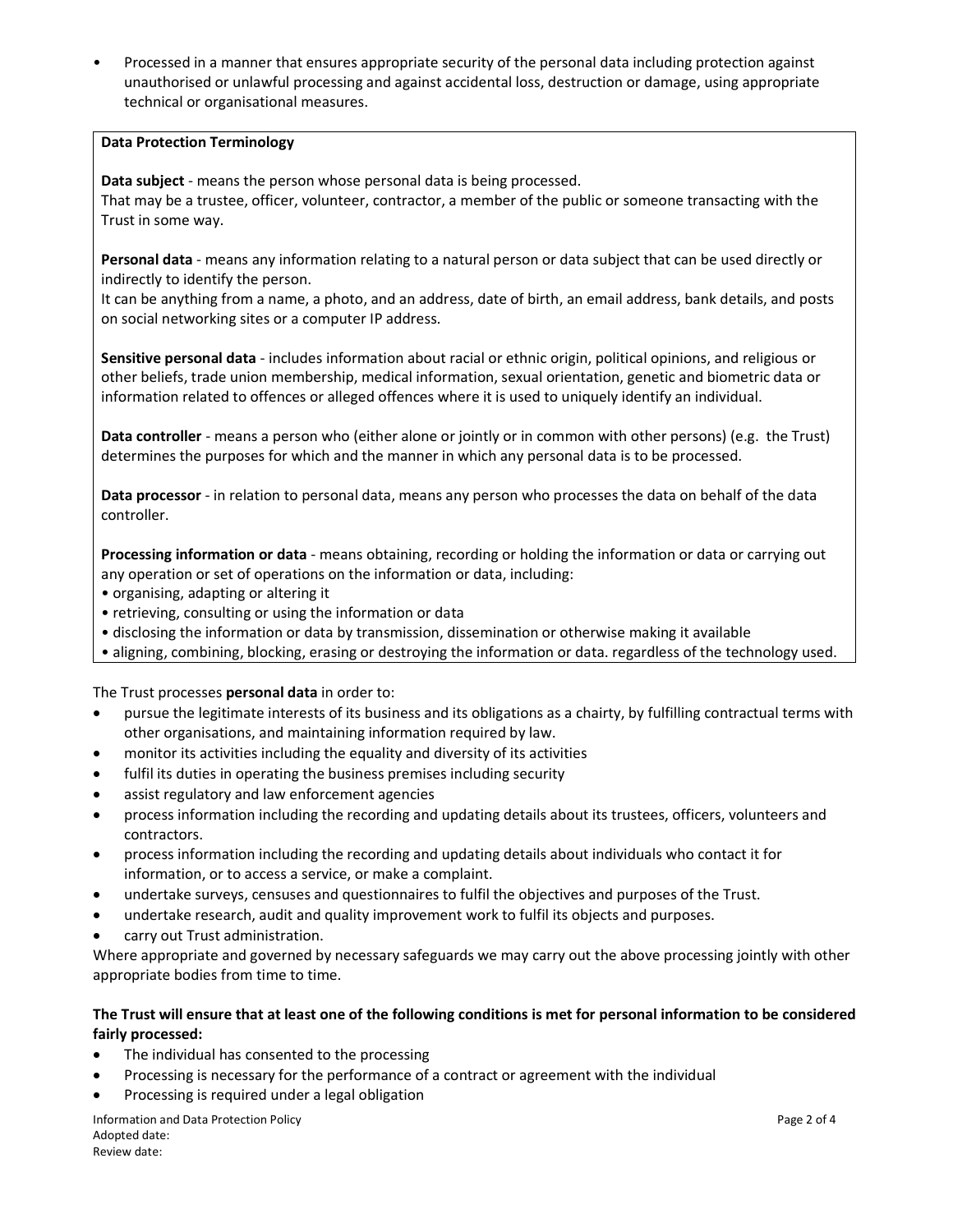- Processing is necessary to protect the vital interests of the individual
- Processing is necessary to carry out public functions
- Processing is necessary in order to pursue the legitimate interests of the data controller or third parties.

Particular attention is paid to the processing of any sensitive personal information and the Trust will ensure that at least one of the following conditions is met:

- Explicit consent of the individual
- Required by law to process the data for legal, statutory or licencing purposes
- A requirement in order to protect the vital interests of the individual or another person

#### Who is responsible for protecting a person's personal data?

The Trust has ultimate responsibility for ensuring compliance with the Data Protection legislation. The Trust has delegated this responsibility day to day to the Secretary.

- Email: secretary@lyneal-trust.org.uk
- Phone: 01948 710708
- Correspondence: The Secretary, Lyneal Trust, Lyneal Wharf, Ellesmere, SY12 0LQ

#### Diversity Monitoring

The Trust monitors the diversity of its trustees, officers, volunteers and contractors in order to ensure that there is no inappropriate or unlawful discrimination in the way it conducts its activities. It undertakes similar data handling in respect of prospective trustees, officers, volunteers and contractors. This data will always be treated as confidential. It will only be accessed by authorised individuals within the Trust and will not be disclosed to any other bodies or individuals. Diversity information will never be used as selection criteria and will not be made available to others involved in the recruitment process. Anonymised data derived from diversity monitoring will be used for monitoring purposes and may be published and passed to other bodies.

The Trust will always give guidance on personnel data to trustees, officers, volunteers and contractors through a Privacy Notice and ensure that individuals on whom personal information is kept are aware of their rights and have easy access to that information on request.

Appropriate technical and organisational measures will be taken against unauthorised or unlawful processing of personal data and against accidental loss or destruction of, or damage to, personal data.

Personal data shall not be transferred to a country or territory outside the European Economic Areas unless that country or territory ensures an adequate level of protection for the rights and freedoms of data subjects in relation to the processing of personal data.

#### Information provided to us

The information provided (personal information such as name, address, email address, phone number) will be processed and stored so that it is possible for us to contact, respond to or conduct the transaction requested by the individual. By transacting with the Trust, individuals are deemed to be giving consent for their personal data provided to be used and transferred in accordance with this policy, however where ever possible specific written consent will be sought. It is the responsibility of those individuals to ensure that the Trust is able to keep their personal data accurate and up-to-date. The personal information will be not shared or provided to any other third party or be used for any purpose other than that for which it was provided.

#### The Trusts Right to Process Information

General Data Protection Regulations (and Data Protection Act) Article 6 (1) (a) (b) and (e) Processing is with consent of the data subject, or Processing is necessary for compliance with a legal obligation. Processing is necessary for the legitimate interests of the Trust.

#### Information Security

The Trust cares to ensure the security of personal data. We make sure that your information is protected from unauthorised access, loss, manipulation, falsification, destruction or unauthorised disclosure. This is done through appropriate technical measures and appropriate policies.